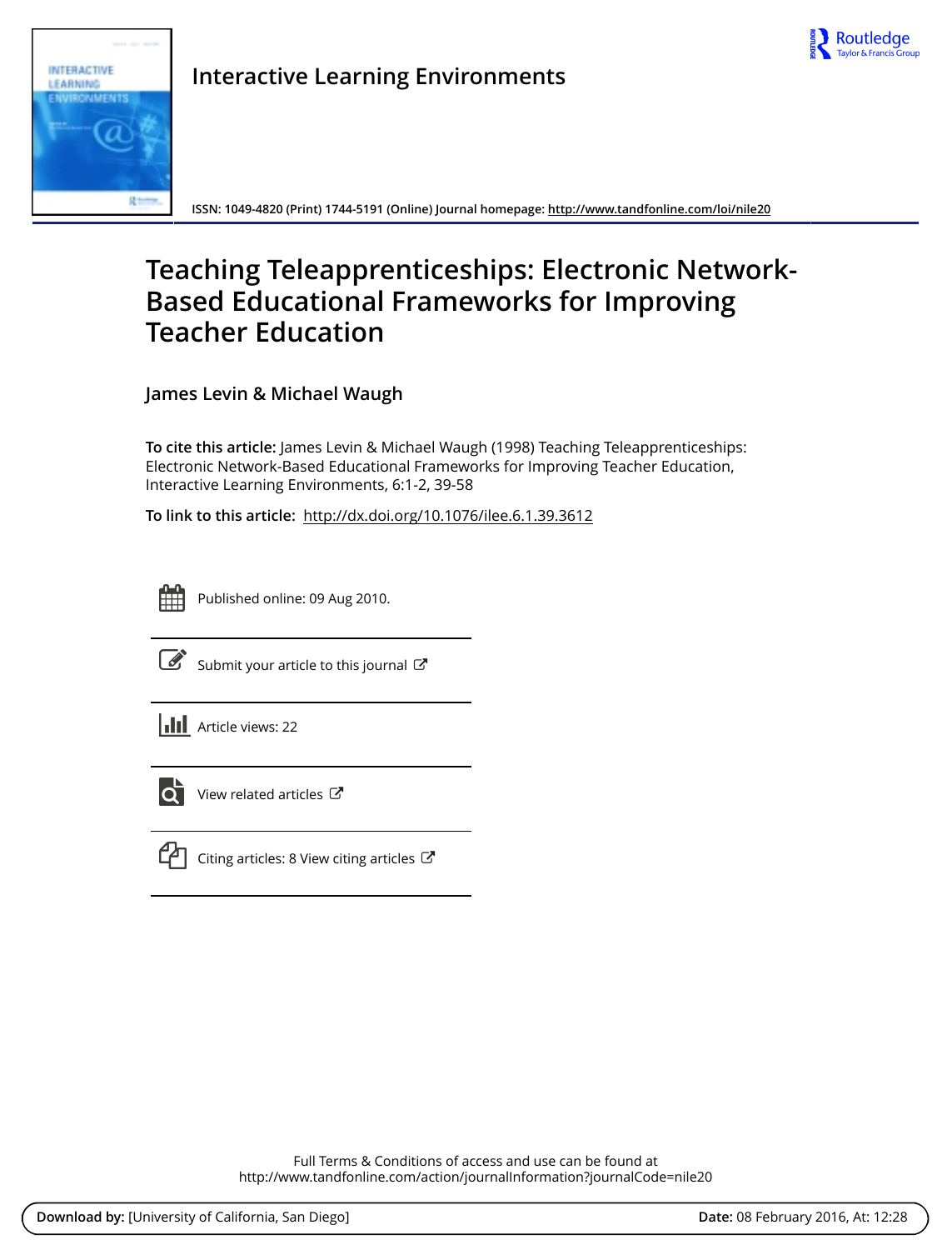# Teaching Teleapprenticeships: Electronic Network-Based Educational Frameworks for Improving Teacher Education\*

James Levin and Michael Waugh University of Illinois

# ABSTRACT

New technologies can be used to create new educational frameworks for learning that go beyond the standard schooling paradigm. This paper describes research and development efforts to investigate "teleapprenticeships," interaction frameworks that support learning in the context of remote practice. The studies summarized here have focused on teleapprenticeships embedded in teacher education, exploring a range of different "teaching teleapprenticeships," in which education students at a wide range of levels have learned to become teachers within the context of teaching practice. Five kinds of teaching teleapprenticeships were studied: question answering and asking, collaborations, student publishing, web-weaving, and project generation and coordination. Different implementations of these frameworks are compared and contrasted to uncover important general features of successful network use, including the need for institutional support for new learner and teacher roles.

# INTRODUCTION

Many have called for a use of learning technologies to foster educational reform (Means, 1994; US Office of Technology Assessment, 1995). However, most such reform initiatives maintain the same isolation of learning from doing that is an essential element of schooling. Even innovative learning frameworks like "cognitive apprenticeships" (Brown et al., 1989; Collins et al., 1989) maintain the separation between learning and the rest of society that is an essential element of classrooms and schools.

Correspondence: Dr. James Levin, University of Illinois at Urbana-Champaign, 210 Education Building, MC 708, 1310 S. 6th Street, Champaign, IL 61820, USA. Tel: 217–244–0573.

<sup>\*</sup> This material is based upon work supported by the National Science Foundation under Grant No. RED-9253423. The Government has certain rights in this material. Any opinions, findings, and conclusions or recommendations expressed in this material are those of the authors and do not necessarily reflect the views of the National Science Foundation. We would like to thank the three anonymous reviewers for their helpful feedback.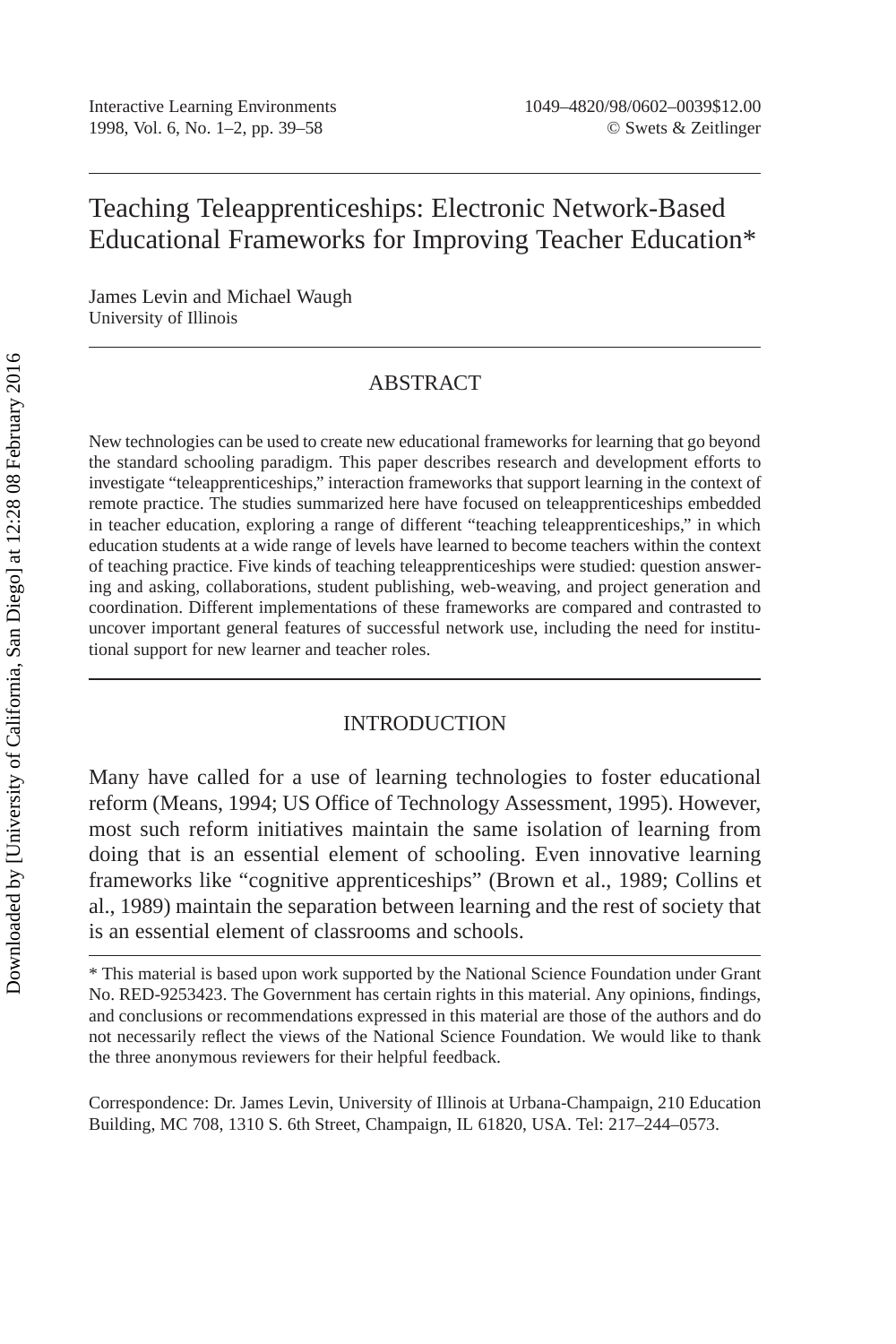Over the past several years, we have been exploring ways in which new technologies, especially telecommunications technologies, can fundamentally change the nature of learning and teaching. In schools, learning takes place in isolation from the rest of society, and most student activities are exercises, activities with little significance beyond their role in fostering student learning. We have been exploring interactional frameworks which we call "teleapprenticeships" (Levin, Levin et al., 1994; Levin, Waugh et al., 1994a, 1994b; Thurston et al., 1996).

Schooling is such a widely-used paradigm for formal education it is sometimes hard to realize that it is not the only possible paradigm. Apprenticeships pre-date schooling, and are still used at the advanced levels (law and medical internships and advanced graduate study are apprenticeships). However, most proposals to use technologies for educational reform unquestioningly retain the schooling paradigm. We have found, however, ways in which these new technologies allow us to develop new instructional frameworks that go beyond the limitations of schooling, to find news ways to reintegrate learning with doing. We have called these new frameworks "teleapprenticeships" because they resemble in some ways face-to-face apprenticeships. However, since they are based on interactions using electronic networks, they differ from conventional apprenticeships in important ways as well.

Collins et al. (1989) point to the difficulty of applying apprenticeship methods to cognitive skills, since apprenticeships require the externalization of processes that are normally internalized. As more and more work is done by groups, the interactions are more and more externalized.

As telecommunications technologies are becoming more widely used in work settings, the interactions take place as electronic exchanges among the participants in the work. These interactions are much more accessible to novices than the exchanges in face-to-face interactions. This development increases the opportunities for engaging learners in these interactions. The essential interactions are "externalized" by the medium in ways that make them more available for learners as teleapprentices to observe, model and master.

Teleapprenticeships are frameworks for learning that use electronic networks to create apprenticeship-like learning environments without requiring the participants to be in the same places at the same times (Levin et al., 1987). Teleapprenticeships allow novices to learn through participation in a remote community of practice. In this way, learning occurs in the context of remote practice. As more and more adults use electronic networks in their work, there are increasing opportunities for learners to join these interactions, initially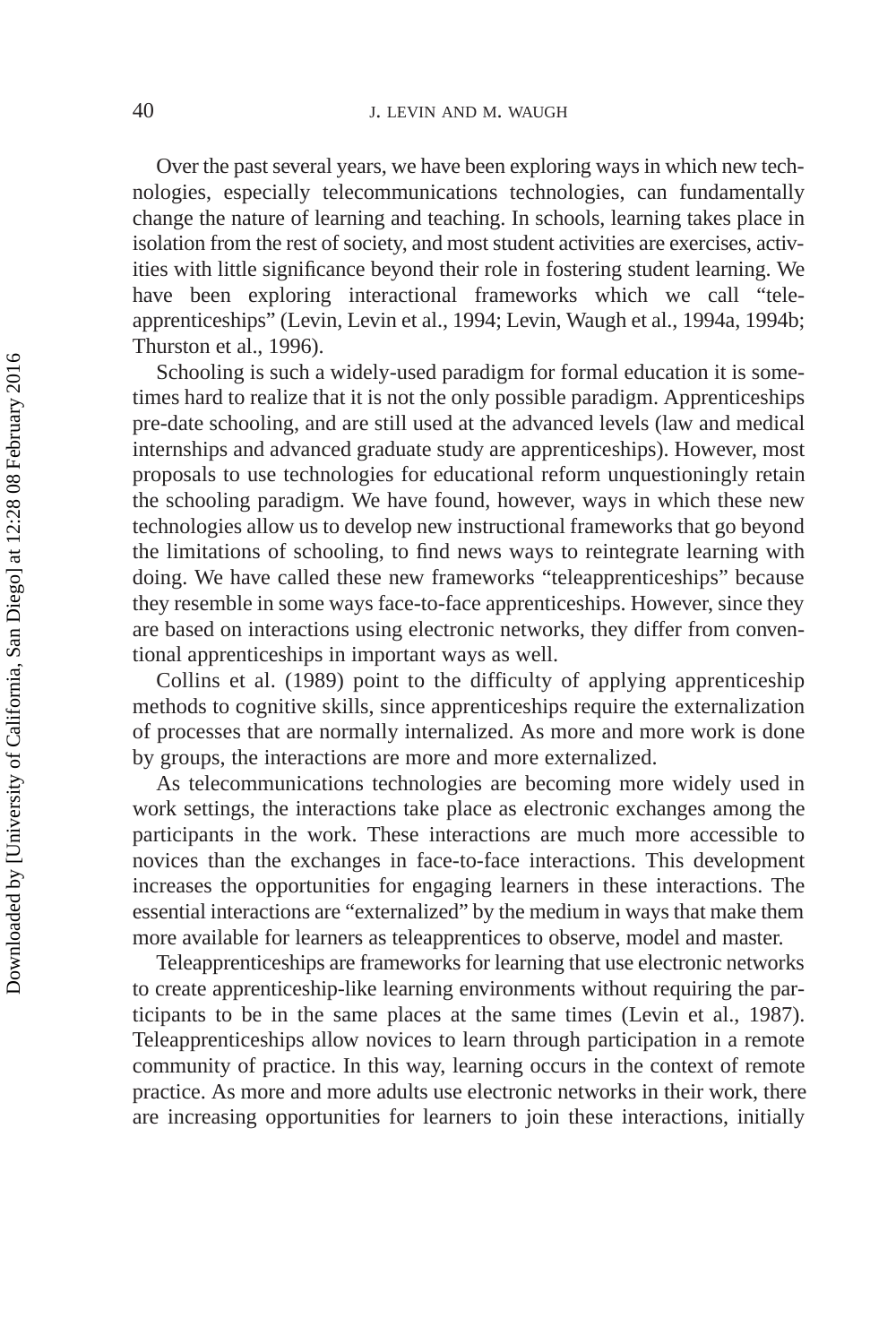observing the interaction, then being given small tasks to accomplish with guidance, and then taking on more substantial roles during the extended interaction.

The naturally occurring role of "lurker" in network interactions (those who read the messages of an interaction but do not contribute), usually seen in a negative light (Williams, 1995), resembles the "legitimate peripheral participation" (Lave & Wenger, 1991) activity of the apprentice, which serves to acquaint the network novice to the "netiquette" (the unwritten rules of participation) of the particular network interaction being observed. In our research, we studied ways in which electronic network interactions could more systematically be used to create "teleapprenticeships" in a variety of content areas, especially in the areas of science and mathematics (Cervantes, 1993; Levin, 1990; Levin, 1992; Levin et al., 1987; Waugh & Brehm, 1989; Waugh & Levin, 1989).

#### TEACHING TELEAPPRENTICESHIP LEARNING FRAMEWORKS

Electronic network technologies have been the most rapidly developing area of educational technology. Our goal has been to explore ways that electronic networks can be used to support extensions of the traditional face-to-face apprenticeships used in teacher preparation. We have explored a wide variety of ways in which teaching teleapprenticeships can provide more powerful contexts for learning in preservice and inservice education courses. Apprenticeships embed learning in the context of practice, vastly reducing the problem of transfer of learning. However, face-to-face apprenticeships are expensive, requiring substantial commitments from the experts and the apprentices.

In the Teaching Teleapprenticeship research project, we have explored a variety of different teleapprentice frameworks integrated into many different courses throughout the range of teacher education curriculum. These have included general education courses that education students take as freshmen, upper division education methods courses, student teaching, and outreach courses for practicing teachers (Levin, Levin et al., 1994; Levin, Waugh et al., 1994a, 1994b; Thurston et al., 1996). These teaching teleapprenticeship frameworks include:

- Question answering and question asking
- Collaborations
- Student publishing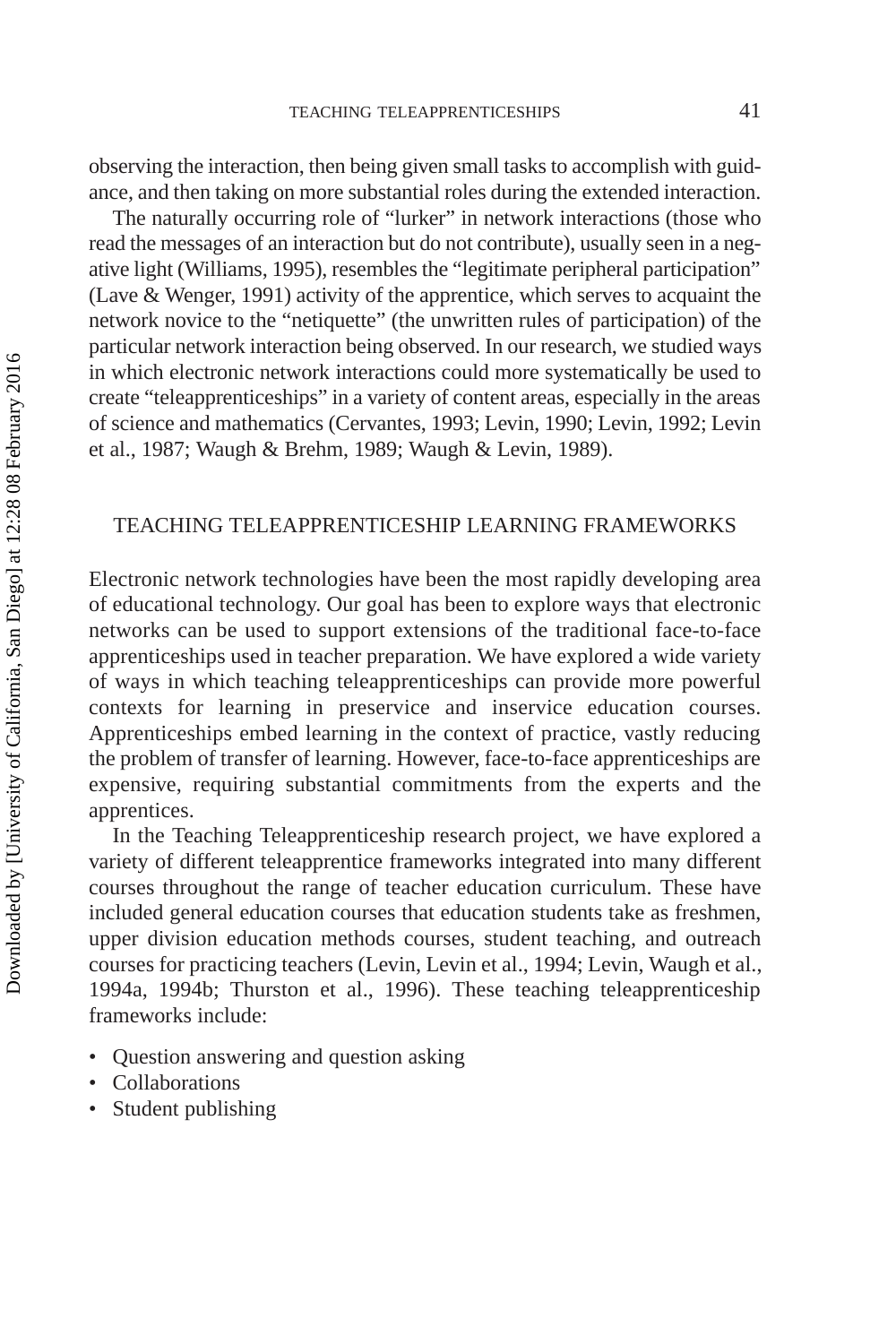- Web-weaving
- Project generation and coordination

Some of these frameworks were more successful than others. We describe these frameworks below, comparing ones that were more successful to those that were less so.

#### CASE COMPARISONS

We use as our analysis methodology the technique of "case comparisons." With this technique, we compare and contrast cases implementing similar frameworks which varied in their success. By analyzing similarities and differences in these cases, we have been able to uncover some general principles for effectively using networking technologies to improve education. This methodology has been used previously in an analysis of successful and less successful electronic networks (Riel & Levin, 1990). In this paper, this methodology is applied to a smaller grain of analysis, that of network interaction frameworks. There were a number of different measures of "success" that we used. In some cases, the measure of success was based on the judgement of the university faculty involved. In other cases, we used observations of these frameworks in operation. We also have used other "naturalistic" measures of success.

#### **Question Answering and Question Asking**

#### *Question answering*

When teachers are successful in fostering active learning, they find they are asked a large number of questions by students that they cannot easily answer. With electronic networks, students have a larger pool of specialized expertise to address questions to. But how does a student find the appropriate person to ask a question, and how can this question asking and question answering process be supported as networks are used by more and more students?

A number of educators have created "ask the expert" frameworks on the Internet (The Mathematics Forum's "Ask Dr. Math", NASA's "Ask a Scientist"). These frameworks are often supported by external funding, with the overflow of questions being handled by volunteers. These "ask the expert" frameworks can become overwhelmed by too many questions for the experts.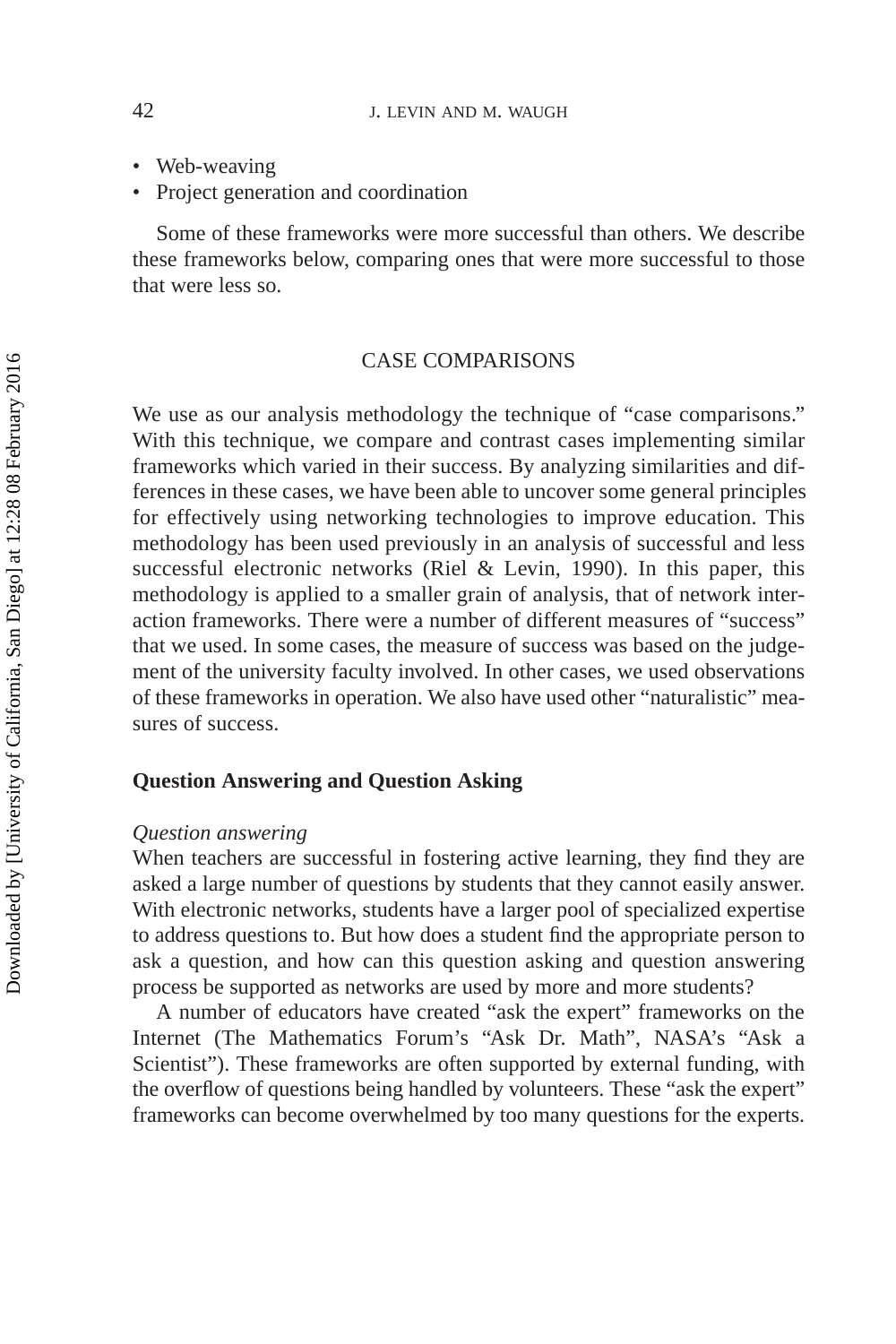It is hard to sustain this framework over time, since it is difficult to recover the cost for these services and it is difficult to sustain volunteer efforts over the long term.

Our Teaching Teleapprenticeship project has explored this question answering and asking process. Over a four-year period, we worked with general education (lower division) science courses taken by freshman and sophomore students likely to become education majors. They were engaged as answerers of pre-college students' science questions for extra-credit course assignments (Boehmer et al., 1996; Levin, Levin et al., 1994). When we first approached the instructor of a biology course that a large number of our education undergraduates take, he was interested because he wanted his students to experience questions about biology from real K-12 students. He reported meeting teachers who had taken the course from him many years previously, who said that if they had known the kinds of questions about biology that they would be asked by pre-college students while taking the course, they would have been more motivated to learn the content of his introductory biology course. But he was at the same time concerned about the quality of the answers generated through this framework, since his freshman and sophomore college students had so little prior biology background.

Supported by the context of the course, these students were able to draw upon the resources of the university (the class, the library, the Internet, content experts on campus) to formulate responses to the pre-college students' questions that were valuable to the students and teachers. Since their participation was integrated into the course and thus had to be graded, there was a built-in quality control mechanism by which the course instructor and teaching assistants could step in to correct the misconceptions that appeared in a few of the responses.

During the first year in which this framework was tried, questions for students in an introductory biology course were selected from biology-oriented newsgroups and made available to the students who volunteered to participate in an extra-credit project. Questions were distributed by e-mail and students were encouraged to communicate with the question askers to clarify the nature of the questions. Their responses were turned in, graded, revised in some cases, and sent back to the question askers.

In the second, third, and fourth years, students in several general education science courses were assigned to specific K-12 classrooms that had good network connections, and worked more closely with specific teachers and K-12 students to answer questions related to the content of the science courses they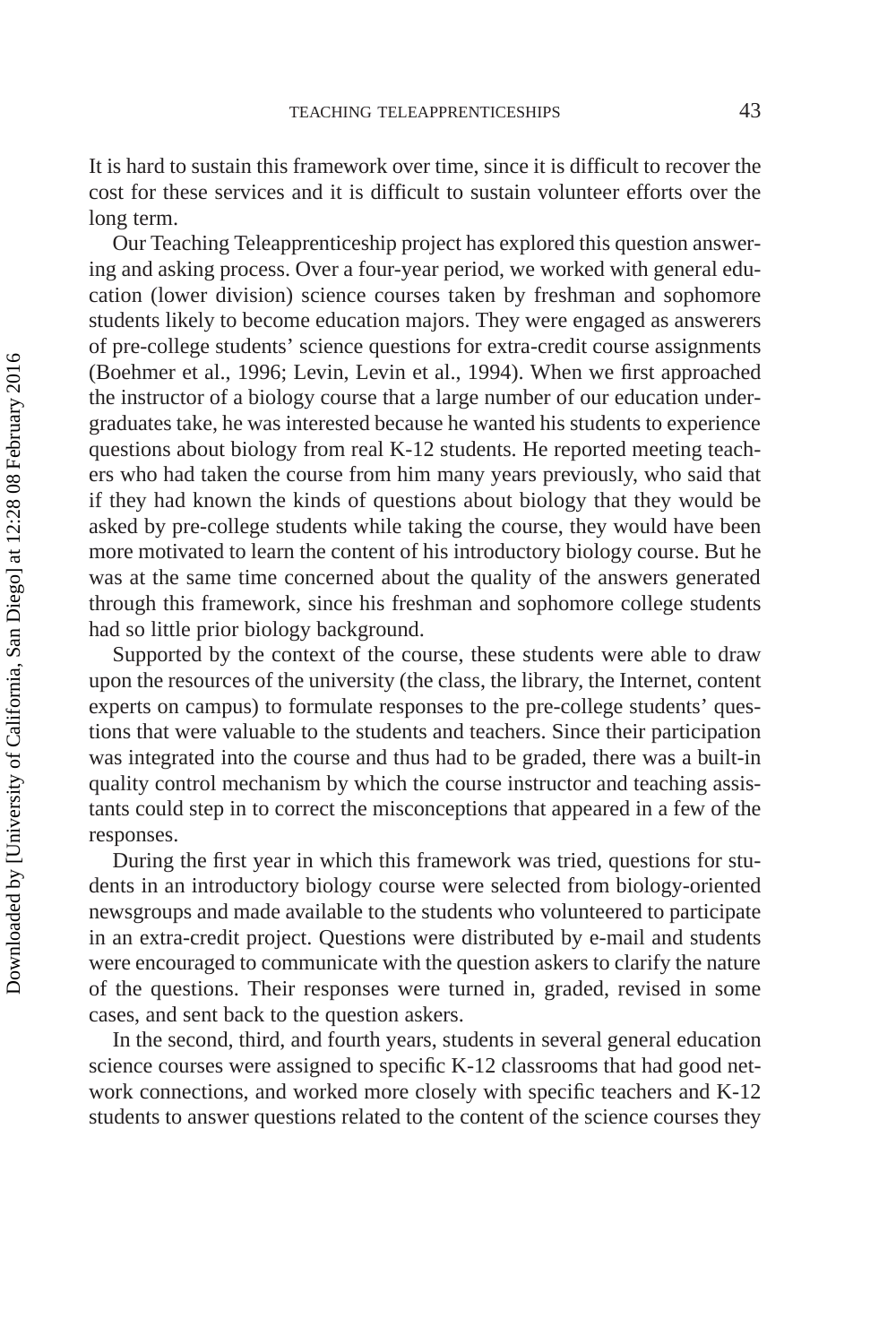were taking (introduction to biology, plant biology, geology). They used computer-based conferencing systems to interact (initially PacerForum and then later First Class).

We found two major advantages in involving undergraduates as mediators for question answering. First of all, the framework provided a motivating context for their own learning as undergraduate education students. They could see why they needed to learn biology, because of its usefulness in allowing them to answer the kinds of questions they themselves will be faced with when they are teaching a K-12 class. It gave them a chance for "legitimate peripheral participation" in a K-12 classroom, as a "teaching teleapprentice." Secondly, there are many more undergraduate students taking introductory courses than there are content area experts, so this framework is much more scalable than the conventional "ask the expert" frameworks. Since the framework is embedded in a course that is taught year after year, the framework is sustainable beyond any special external support. And the course provides a natural "quality control" mechanism, since student course work needs to be graded, and the grading can serve a secondary function of insuring that questions are appropriately answered.

We evaluated these two frameworks, the "ask the expert" framework and the "teleapprentice question answering" framework, by interviewing the university faculty members involved in each of these frameworks (Boehmer & Waugh, 1997). In the case of the faculty member running a small scale "ask the expert" project, he reported being discouraged in three major ways. First, he found it difficult to have K-12 students generate interesting questions. Secondly, he found that when he was successful in having them generate interesting questions, he was quickly overwhelmed in trying to respond to them in enough depth. Finally, his orientation towards learning was constructivist, and so he found that the "ask the expert" role conflicted with that orientation, since he wanted to foster a more active approach to science learning and less of a dependence on appeals to authority.

In interviewing one of the faculty members involved in the "teleapprentice question answering" approach, Boehmer and Waugh (1997) found that he reported being quite satisfied with the role of this framework in his courses (which he continued for four years until he retired from teaching). Each year a larger number of students volunteered to participate in this extra-credit assignment, and he was quite happy with the depth and helpfulness of the responses that they developed. He also reported that the K-12 teachers found the interactions with his students helpful in their science teaching.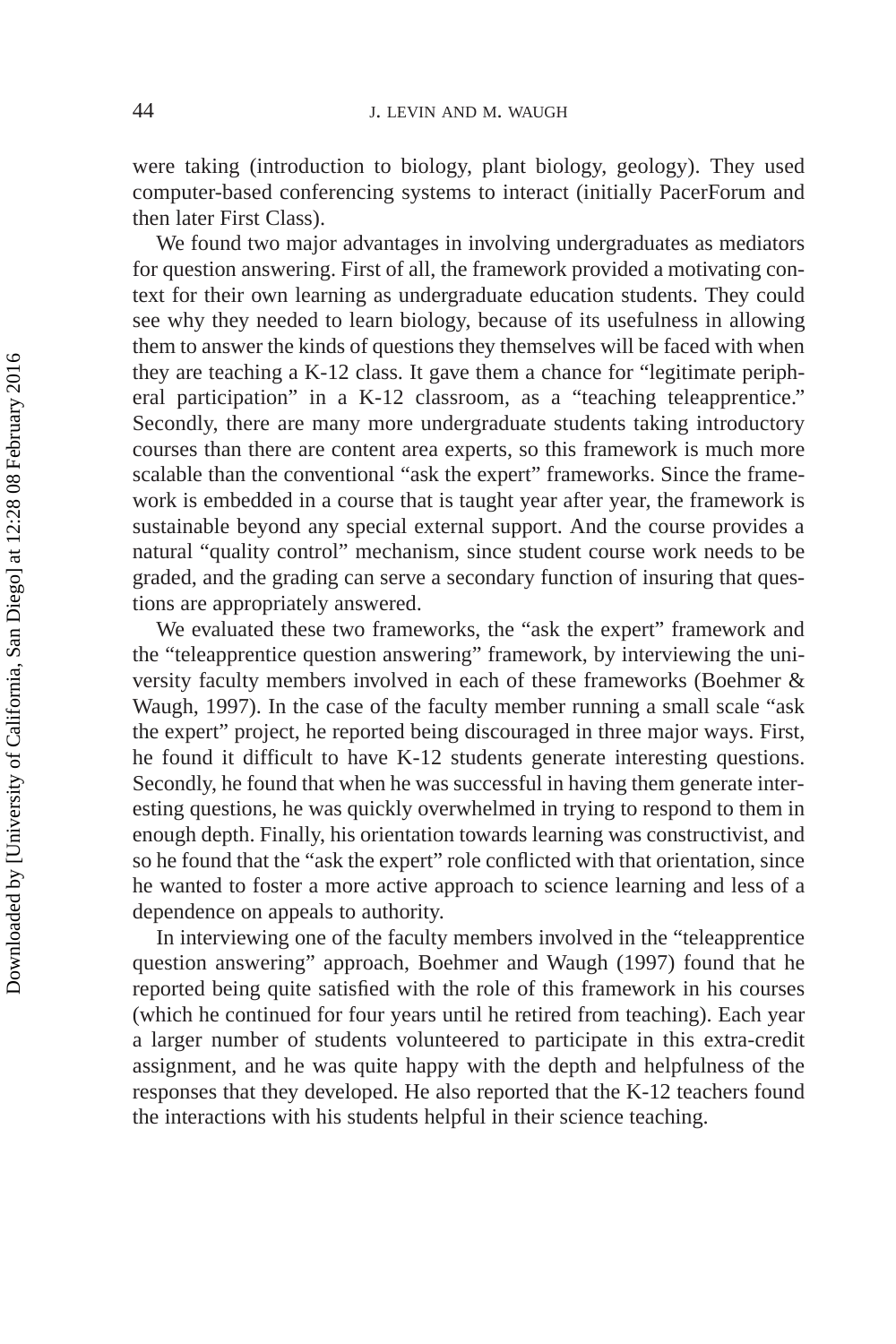In this comparison of the two ways of using electronic networks for question answering (the "teleapprentice question answering" approach vs. the "ask the expert" approach), a major difference is in the institutional support for the mediator. In the "ask-the-expert" case, the activity was supported by coordinators supported by external funds that were transitory, with the overflow of questions being handled by volunteer efforts. In the "teleapprentice as question answerer" case, the activity was embedded within the context of a course in a program of study. The teleapprentice framework is both sustainable and scalable, while the "ask-the-expert" approach is hard to sustain and difficult to scale.

#### *Question asking*

While this "question answering" can be very useful for teachers and students with questions growing out of classroom activities, the process of question asking is often difficult for students and teachers alike.

In our Teaching Teleapprenticeship project, we have worked with several university faculty teaching methods courses. In one case, undergraduate students were serving "early field experience" internships in elementary school classrooms. The faculty member built into his course an assignment for his teacher education undergraduate students to work with elementary school students to generate questions, which they posted to the Internet to be answered. They also took the answers back to the elementary school students, to help them understand the responses they received.

In evaluating these frameworks, we conducted interviews with the university faculty, graduate students, and undergraduates involved (see Waugh & Rath [1994] for more details). The dual mediator role helped the undergraduates learn from their science methods class, in addition to helping elementary school students learn about science and the formulation of science questions (Waugh & Rath, 1994).

In contrast, in the "ask the expert" framework described above, the faculty member found it difficult to get pre-college students to ask questions on their own. The only way he could get good questions was to visit the classroom himself and work with the students directly. While he was more skilled at helping K-12 students generate questions than the undergraduates, he was limited in the number of classrooms he could visit, and found himself overwhelmed as he attempted to "scale up" the activity. While the university students were less skilled at helping pre-college students ask questions, they were in many more classrooms on a more regular basis than the faculty member expert. In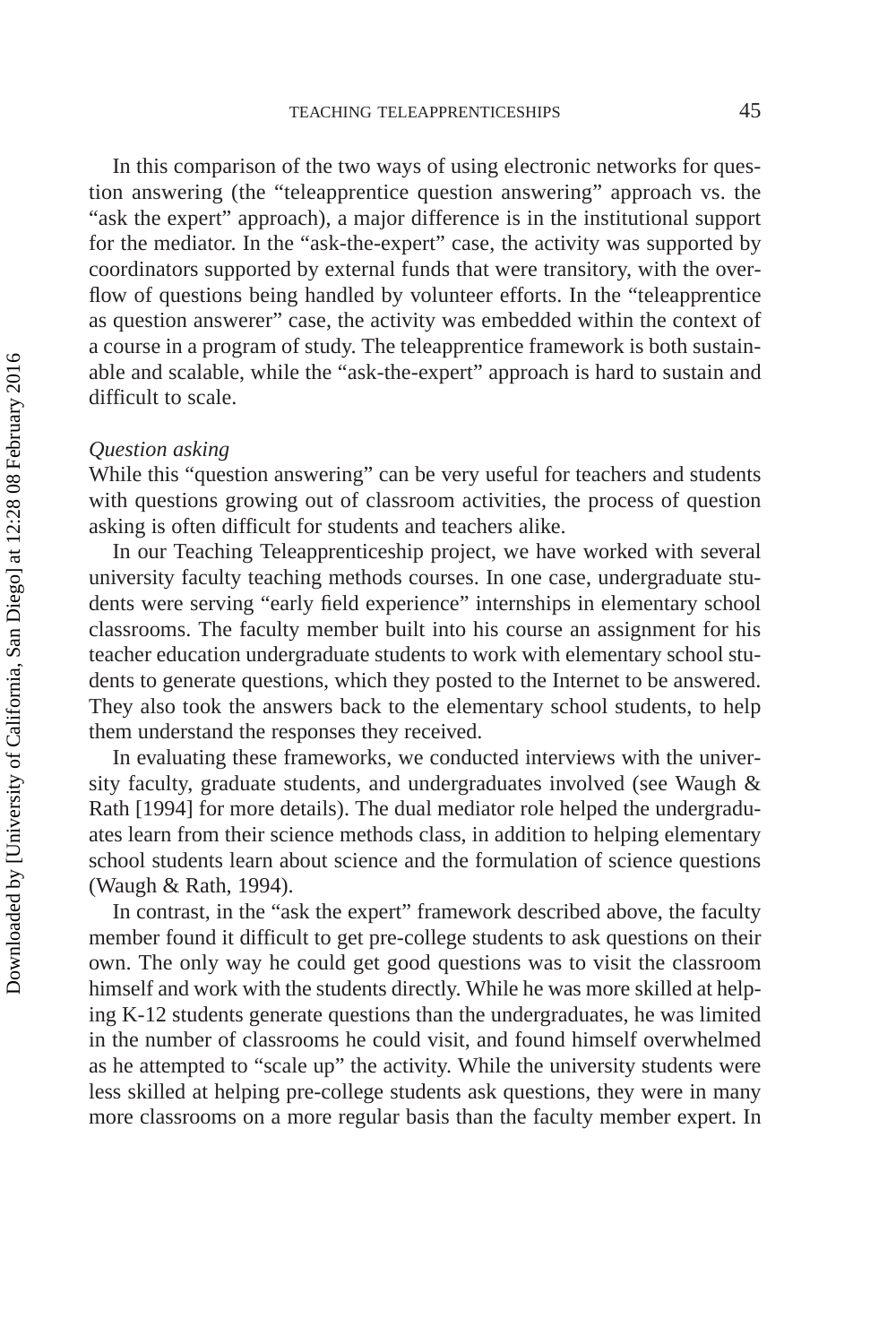addition, the undergraduates received support in their mediation role from their university instructor and graduate teaching assistants.

One important lesson learned from this comparison is that undergraduate students can serve a useful mediator role in both helping pre-college students develop questions to ask and in helping them to interpret answers to their questions. This activity is sustainable and scalable when integrated as part of fieldexperience embedded in their teacher education curriculum. It is justified when its primary goal is to support the learning of the undergraduate students. At the same time it has the positive side-effect of helping pre-college students learn how to formulate questions about science or other curricular content domains, involving them more actively in the processes of the content domain.

#### **Collaborations**

Network-based learning often draws upon collaborative discussions. In several cases, we tried to foster network-based discussions to build a collaborative community of learners. For example, e-mail reflectors were set up for most of the university courses involved in the Teaching Teleapprenticeship project, so that e-mails sent to a single address went to the entire class. For several of these classes, the e-mail reflectors were effective means of coordinating class discussions, and, in some classes, they were used for collaborative student work, both within the class topic and for coordinating student activities outside of class (Thurston et al., 1996).

However, in some cases, these collaborative discussions failed to materialize. In a science methods class, the instructor tried to generate a discussion of issues using this class's reflector list. The discussion never developed. The students reported that since they saw each other many times a day (they had several shared classes), it was easier to talk face-to-face than to send e-mails. The benefit from using e-mail was not enough to overcome the cost, since there were easier alternative means available for them to communicate. So one interpretation might be that proximity is in fact a barrier to the use of networks for collaboration. Yet the next case shows that this is not always true.

In another case, a student teacher and her cooperating elementary school teacher extensively used e-mail to collaborate, even though they spent many hours a day in the same room. The student teacher wrote up her lesson plan for the next day after school and sent it as an e-mail to her teacher in the late afternoon. In the evening, he read it and sent her feedback on it. The student teacher read his feedback the next morning before school and was able to incorporate the feedback into that day's lesson. Even though they spent many hours in the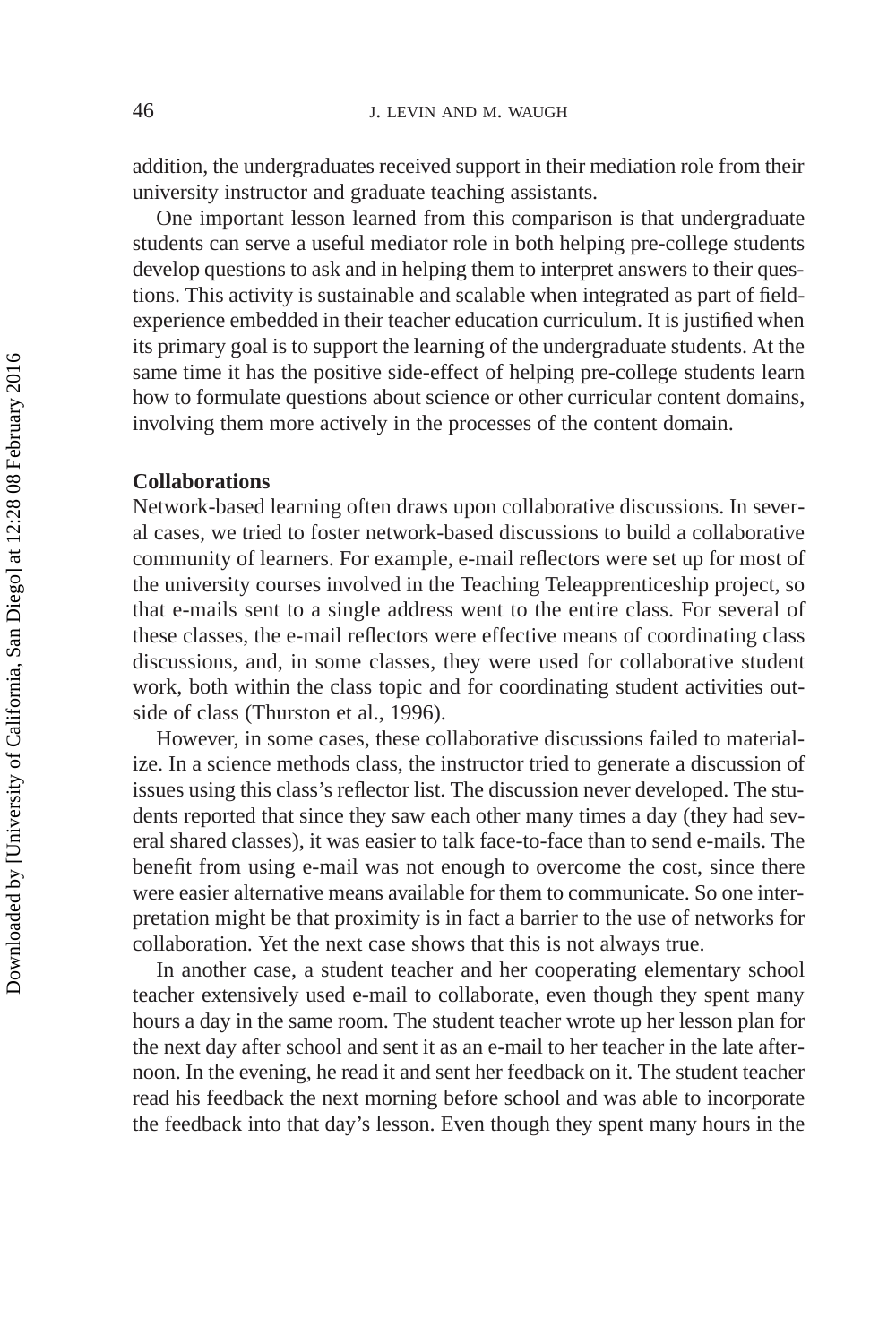same classroom each day, the busy classroom schedule allowed no time for them to go over the next day's lesson plan. E-mail allowed them to communicate in a way not available given the constraints of the classroom context.

The comparison of these two cases, collaborative class discussions vs. collaborative teaching, demonstrates that it is not proximity that is the important determiner of whether networks will be used for collaboration, but rather the availability of alternative opportunities to communicate. The lesson to be learned from this comparison is that networks will be used when they serve a function that cannot easily be accomplished by other easier-to-use communication media. Only a careful examination of a particular context will enable us to predict when network-based collaboration will prove to be beneficial in a given instructional context.

#### **Student Publishing**

## *Publishing exemplary student work*

Several research studies have pointed to the importance of "publishing" as a final stage in network-based learning (Cohen & Riel, 1989; Levin et al., 1987; Levin, Waugh et al., 1992; Waugh et al., 1994a, 1994b). In the Teaching Teleapprenticeship research project, we have studied several different frameworks for student publishing.

The first involves the publishing of exemplary student work, a model that has wide applicability. In one of our student teaching programs, the undergraduates create integrated mini-unit lessons, which they implement in their K-12 classrooms. They write reports of these lessons, including evaluation from their cooperating teachers, their university supervisors, and self-evaluations. These mini-unit reports are turned in as class assignments (both in print form and electronically) and graded by the university faculty member.

In 1995, the faculty member selected twelve exemplary mini-units from the 48 units these students created, and these units were posted on a website for the class, <http://www.ed.uiuc.edu/ylp94–95/>. Since that time, these twelve units have been accessed tens of thousands of times by people from all over the world.

Why would these units, created by undergraduates, be of interest to people all around the world? One reason is that these units were actually conducted and evaluated by several different people (the K-12 teacher in whose classroom they were conducted, the university supervisor, the faculty member), which sets them apart from many other lesson plans found on the Internet. Secondly, since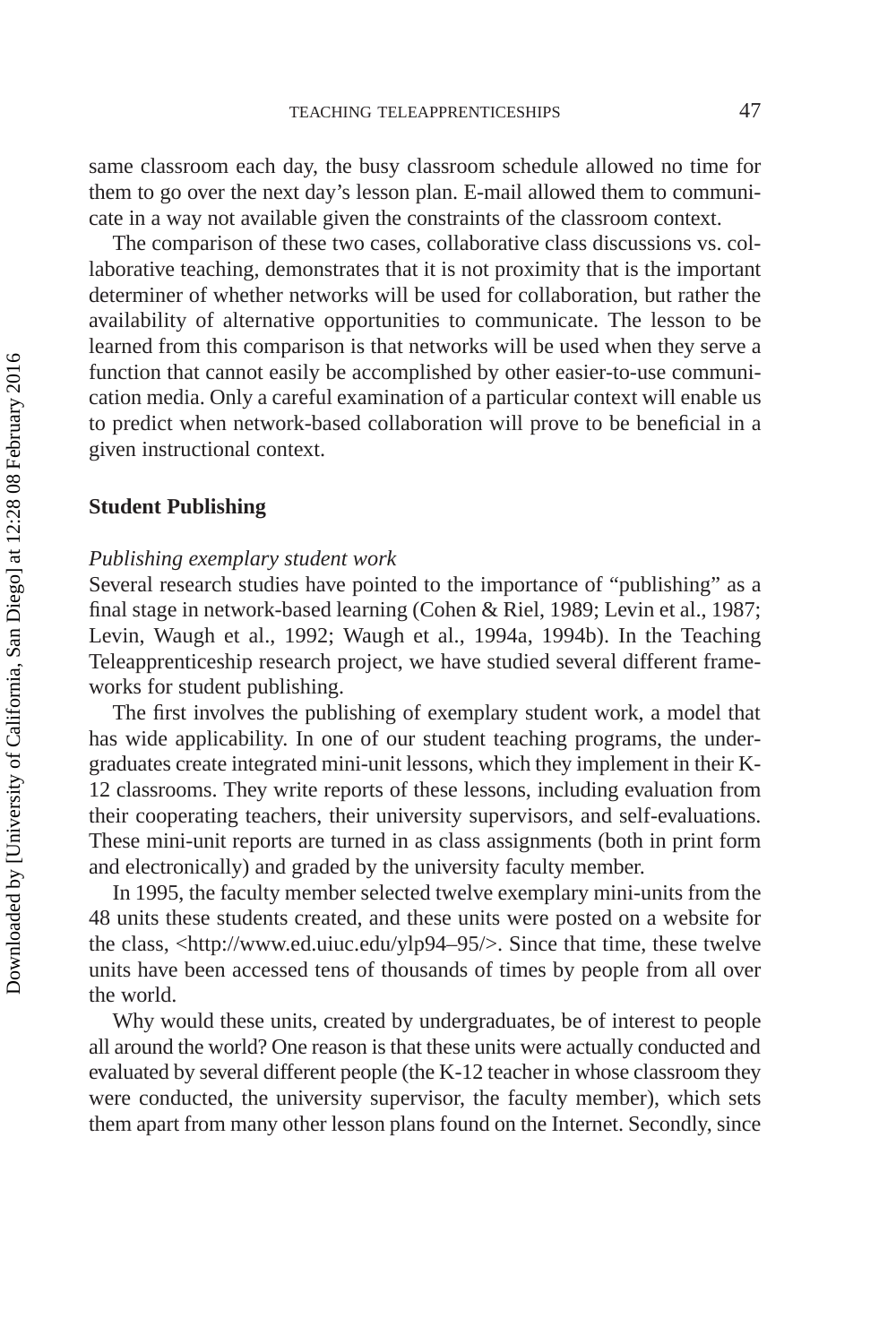they were part of a course, they were graded, and only the exemplary units were selected for publishing. This "quality control" mechanism is built into the context of a course. With other frameworks for generating knowledge, it is expensive to add this level of expert selection and assessment.

This mechanism of taking the best work of students and making it available to others over the Internet is one that could be used by teachers and students in courses at all levels in schools, colleges, and universities all around the world. Typically, people think of networks as providing the resources of the world for education. This mechanism of publishing exemplary student work provides a vast untapped resource that education can provide for the rest of the world.

What was the impact of this publication of student work on student learning? We have been able to track at least two kinds of positive impact. First of all, the selection for electronic publication had a positive impact on the students whose work was selected. It provided the same kind of "fame" that print publication can provide, which for some of these students helped them obtain the teaching positions they wanted. A second impact was observed with the next set of students to take this same class the following year. The assignment to create integrated mini-units created a functional reason for these students to learn a Web browser in order to look at the best mini-units created by the previous year's class. When these students learned that the mini-units were being viewed by tens of thousands of people, it provided an additional incentive to create quality mini-units, since there was a real "audience" for their own work. If done well enough, their own mini-units might be selected as exemplary and published along with the existing ones.

#### *Electronic editorial assistants*

While the "publishing exemplary student work" framework provides support for increasing the knowledge base in a given domain, it does not directly draw on the knowledge of experts in the context of practice. In many senses, it would be valuable to have the best K-12 teachers contribute their best ideas and practices to a wider audience. However, only a few teachers will acquire the skills and will take the time to do this. A framework we have been exploring is to have education students serve as "electronic editorial assistants" in this process. During the spring and fall semesters of 1996, students in two of our secondary student teaching programs were given an assignment to work with their cooperating K-12 teachers to identify a "best practice." The undergraduates then wrote up these ideas, had them reviewed by their cooperating teachers and their university instructor, and turned them in on paper and in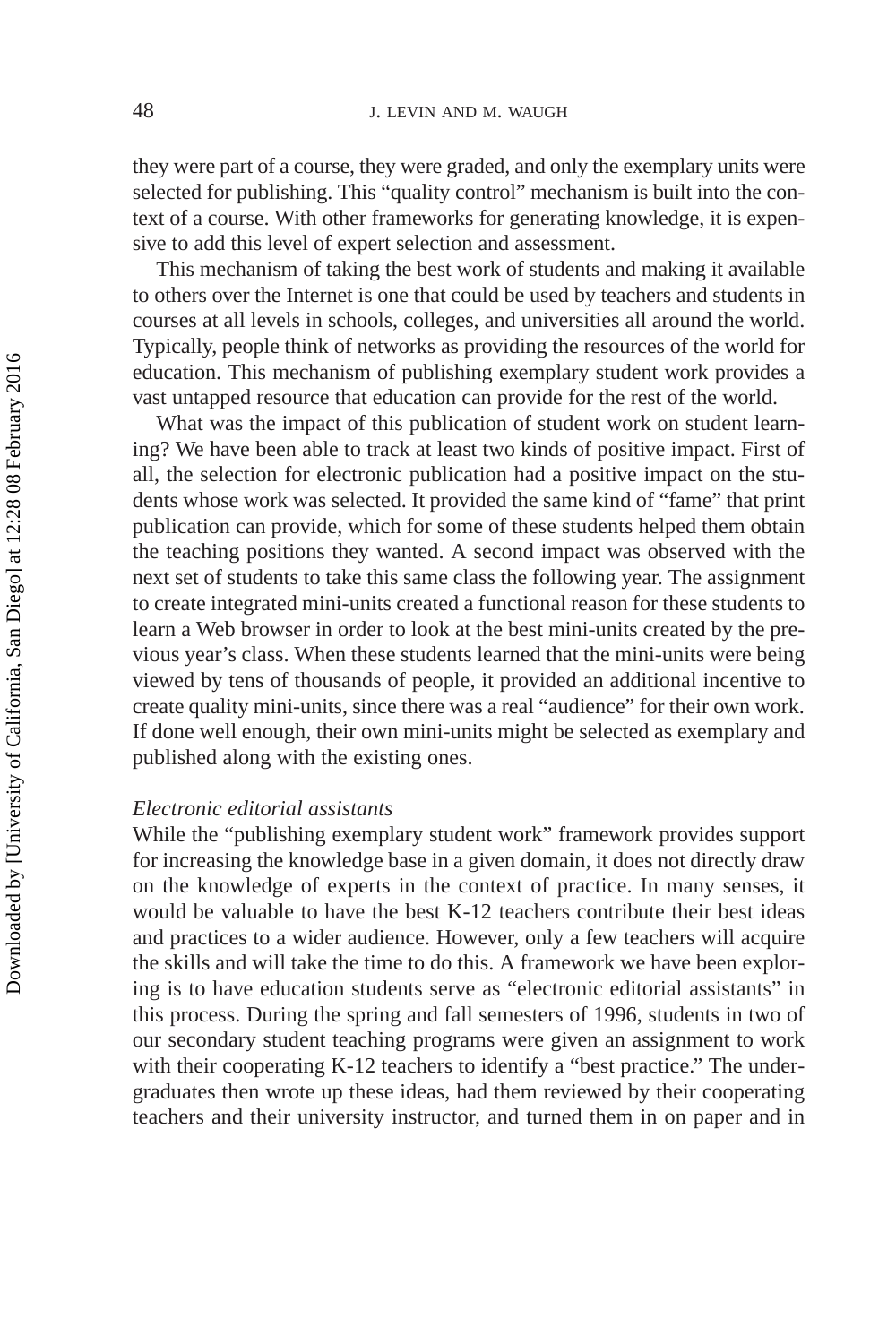electronic form. The best of these have been selected by the course instructor and published as Web pages, with both the cooperating teacher and the student teacher receiving credit for the publication.

Like the "exemplary student work" framework, this "electronic editorial assistant" framework is one that could be used much more widely, both in teacher education and more broadly. To the extent that these frameworks are embedded in the context of courses, they may be both sustainable and scalable. In fact, frameworks like this may be the only hope for making distributed information servers useful, because they provide built-in quality control mechanisms that can scale up to the massive amount of electronic publishing that the Internet enables.

#### **Web-Weaving**

Distributed information server technologies such as the World-Wide Web make it very easy for people to publish on electronic networks. Because of this, the amount of information becoming available on networks is huge and growing exponentially. This means that the efforts required to evaluate and organize information are monumental and thus highly valued. Many have questioned the educational usefulness of the Web because of this lack of organization and quality control. In our Teaching Teleapprenticeship project, we have observed several frameworks that can engage education students in this process of organization and evaluation in ways that contribute to their own learning and also are of benefit to a broader range of people. Since these frameworks generally involve students in searching for information on the Web and building links to selected places, we have called it "web-weaving."

Web-weaving is a very natural activity. One of the first things a person using a Web browser learns is to use the "bookmarks" feature to save interesting places. When the list of bookmarks gets too large, many users convert their bookmarks into Web pages. Many personal Web pages contain a list of "my favorite places," a simple form of web-weaving. It is very easy to build this kind of activity into a class. For example, one of our graduate courses introduces students to the Web with the assignment "Find an interesting educationrelated site on the Web". These are submitted to the faculty member via e-mail, and they are assembled into a list on the class Web page. The next assignment is more specific—"Find an interesting personal Web page." This is followed by a discussion of the design of effective personal Web pages and by the students constructing their own personal Web pages as a first step toward learning Web-page creation and design.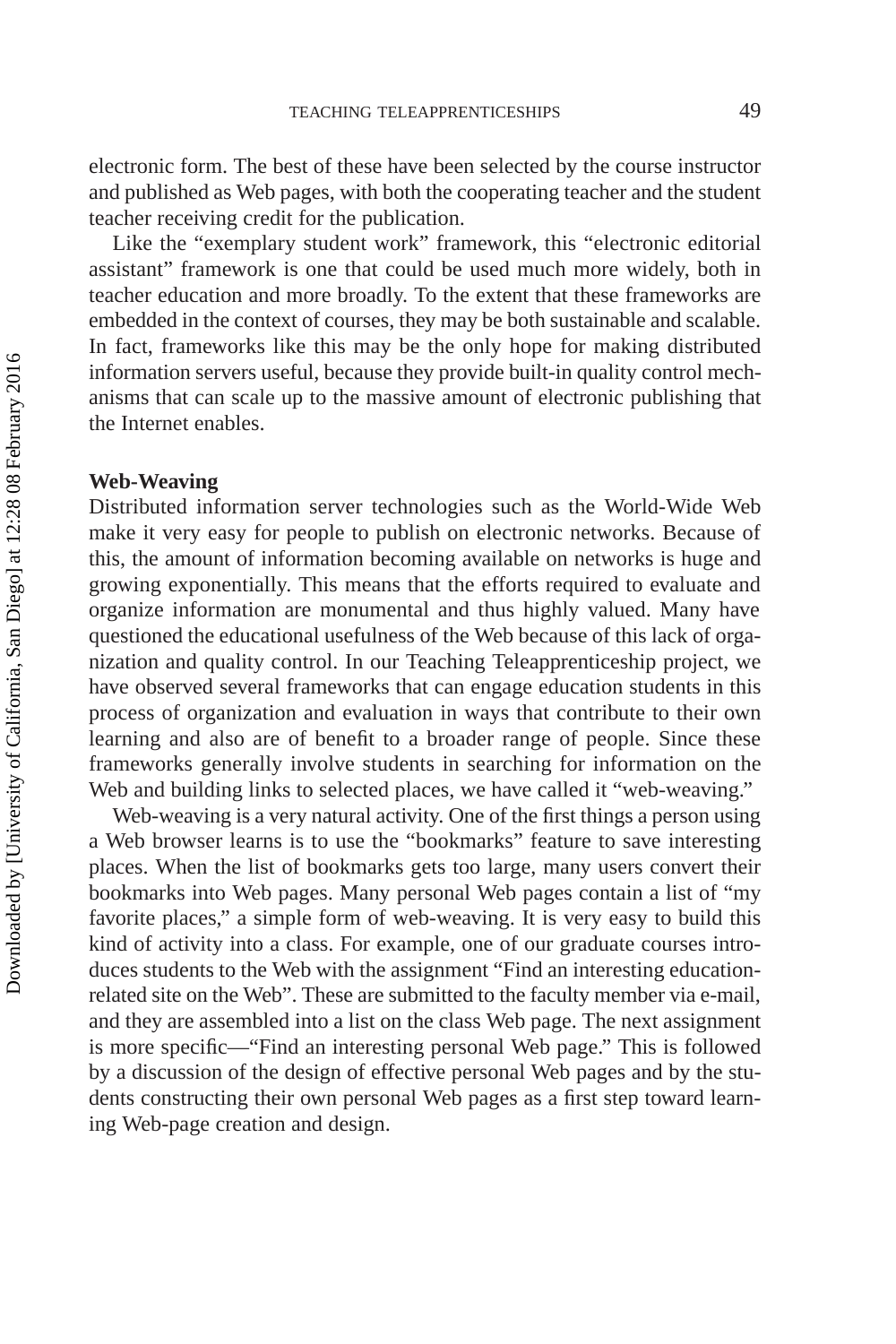Several of our undergraduate education methods courses have had students find websites related to the topic of the course, and these locations were "woven" into a list on the class Web page. For example, in a science methods course, students found Web pages useful for constructing science lesson plans.

Assembling long lists or even organized Webs related to a given topic can be useful as a learning activity, but even more useful is learning to evaluate what is found. The ability to gather and critically evaluate information is more important now that we have a vast amount of information easily accessible through networks. For almost any question, it is likely that a search will yield contradictory answers. The critical evaluation of information found, through the use of convergent validity techniques, reasonableness checks, and logical techniques, will be an important survival skill in the future.

We have found that such evaluative skills can be built into class assignments. "Compare and contrast" assignments have been part of course assignments and examinations for years—extending those assignments to the evaluation of Web resources is straightforward.

Course assignments are usually graded by the course instructor. This natural part of the institutional structure of courses can be used to provide quality control for web-weaving activities. It can also provide a good model of evaluation for students. Once the students' web-weaving assignments are graded, course instructors can decide to make publicly available only "good" or "best" student web-weaving activities without much extra effort. As this kind of course-based web-weaving is extended through more and more courses, it can provide a scalable and sustainable mechanism for organizing and evaluating the growing and changing information on electronic networks in an ongoing and quality-controlled way.

The web-weaving efforts of our undergraduates have been useful but limited in their scope, because the courses have only allowed a limited amount of involvement and because of the limits of undergraduate student expertise. We also have found that involving education graduate students in web-weaving, especially in areas in which they have interest and expertise, has been very productive. Several of the websites created by our graduate students as class projects (and maintained through their own efforts) have been receiving tens of thousands of accesses a month from thousands of different network locations. A good example is the "Resources for Music Educators" website created by Scott, which she created as one of her first Web-creation activities (Scott, 1995). Her site has been accessed tens of thousands of times a month since it was created in the fall of 1994 (16,079 times in March 1996, for example). Once she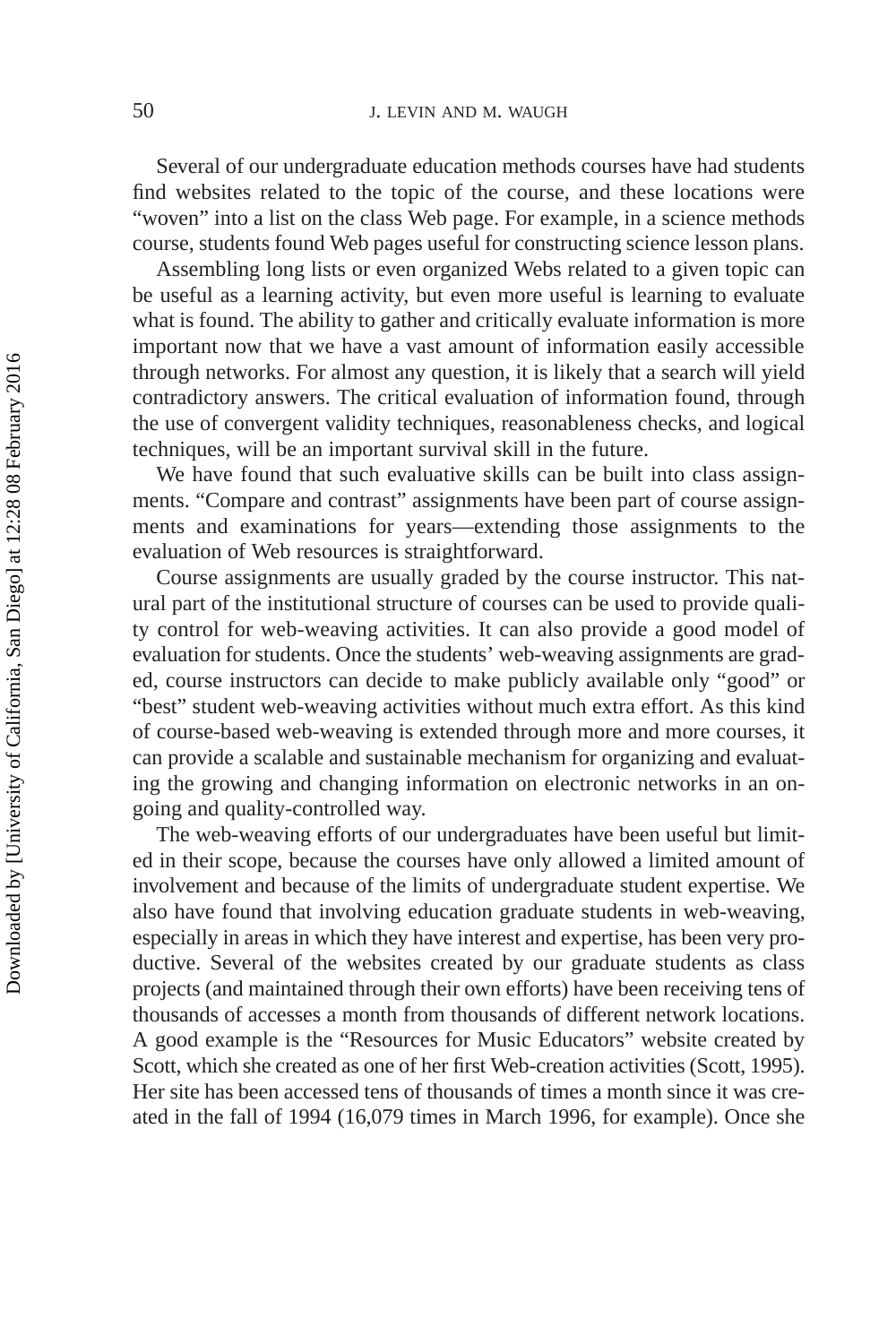created the general framework for music education resources, other graduate students in music education have added specific music education resources as class projects: Instrumental Music Education Resources, Resources for Guided Listening, Resources for Wind Band Conductors, and String Education Resources. Each of these was created as a stand-alone class project by a different graduate student, and then, when developed sufficiently, was linked into the general music education website to provide more depth in these specific areas of music education.

Another measure of the positive impact of these web-weaving experiences is that graduate students have continued to maintain these sites, even after the course ended in which they created them. Why would they do this? One reason is professional recognition. Several of our students have reported that experts in their fields have come up to them at professional conferences to thank them for creating these resources, a motivating experience for graduate students. Others have reported that their website has generated e-mail contacts with other professionals around the world with similar interests. Students report that their web-weaving activity has helped them in their job interviews when they've finished their graduate studies. These are important consequences that have motivated graduate students to create and maintain these resources, reasons that can be applied much more widely in other areas and at other universities. Through these experiences, the web-weavers become more and more central participants in these globally distributed professional teleapprenticeships.

The graduate students are, of course, much more advanced in the content domain than undergraduates. We will be working toward an integrated system, in which graduate students serve as "journeymen" in the teleapprentice webweaving activity and undergraduates as "apprentices," with overall guidance from faculty content domain experts.

#### **Project Generation and Coordination**

Many researchers have reported the value of involving students in networkbased projects (Levin & Cohen, 1985; Levin et al., 1987, 1989; Ruopp et al., 1993). However, generating and maintaining high-quality projects has been difficult. There are a number of important mediator roles that have to be carried out for a project to be successful (Riel, 1993; Waugh et al., 1994a, 1994b).

Some network-based projects have been generated and coordinated by professional curriculum development teams, supported by the federal government and/or private industry (National Geographic Kids Network, Passport to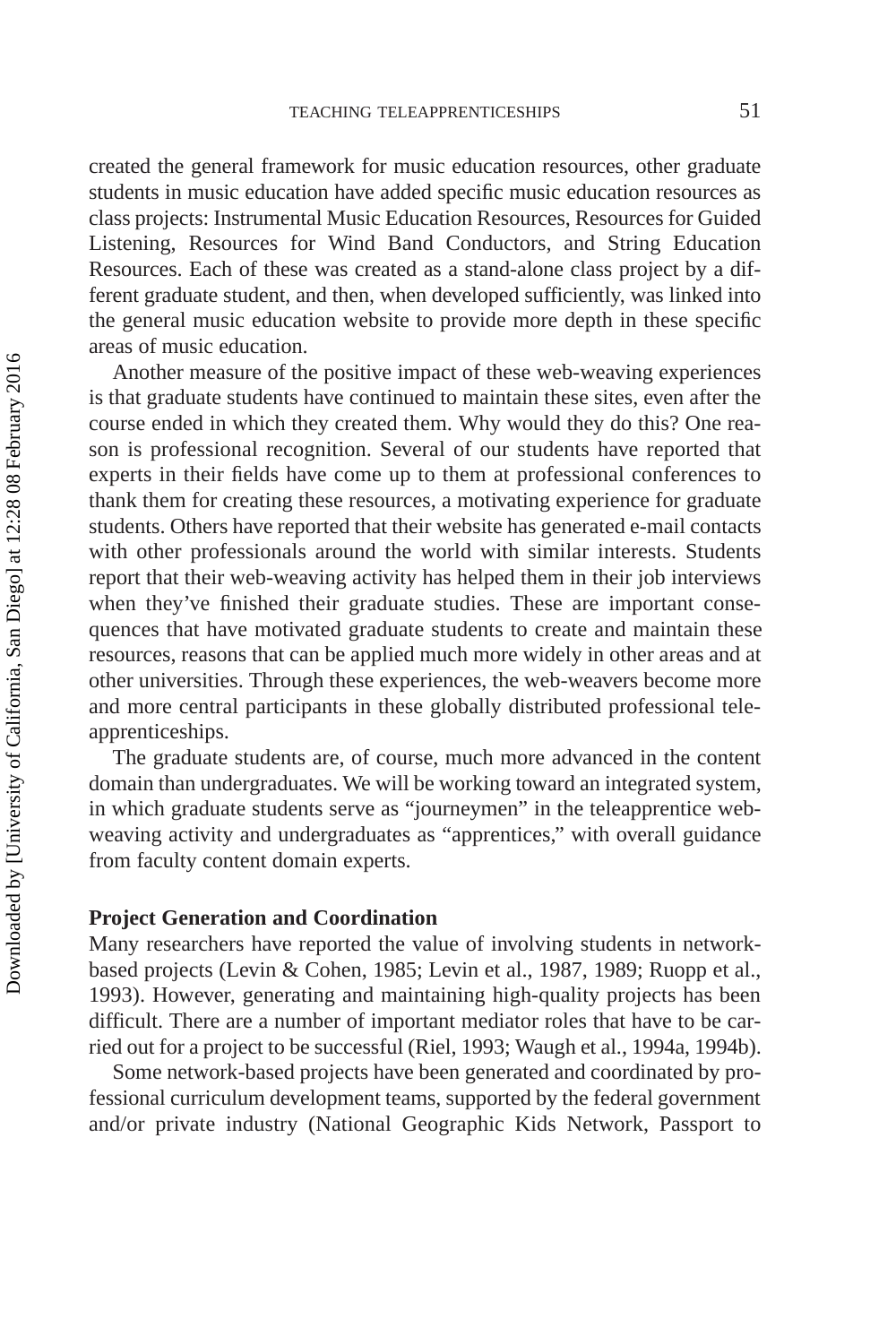Knowledge). A limitation with this "top-down" curriculum development framework is that it is expensive, and so only a relatively small number of projects have been generated and coordinated.

Other projects have been developed through the volunteer efforts of teachers, operating largely on their own using available networks (Kidsnet, FrEdMail, Global Schoolnet Project Registry and Hilites). Although this "grassroots" bottom-up framework generates and coordinates a large variety of projects, many of these projects fail because of the inadequate skills of network coordination by the teachers, and few projects are sustained, because the efforts of the project coordinators are usually not systematically supported.

In our Teaching Teleapprenticeship project, we have been exploring ways in which these critical mediator roles can be embedded as parts of education courses, in ways that support the learning of the education students in these university classes.

We have been teaching an extramural course on educational uses of electronic networks each spring semester since 1989. While most of the course interaction is conducted via the Internet, there are four full-day face-to-face meetings held on Saturdays, and so the course has been referred to as the SatEx (Saturday Extramural) course. Many of the students in this course are K-12 teachers and administrators from around the state of Illinois, some of whom travel for four hours or more to attend the face-to-face meetings. Other students in the class are education graduate and undergraduate students who live nearby.

The SatEx course introduces students to educational uses of networks, especially network-based educational projects. The participants start out by viewing a large number of network-based projects, join a few ongoing projects, and then generate and coordinate their own network project. This gradual movement from "the periphery" to "center stage" is one of the characteristics of apprenticeships (Lave, 1977; Lave & Wenger, 1991). Novices start out by "lurking," observing the practice of experts from the periphery, then they take on more active peripheral roles, and later, as they master the domain, they take on more central roles.

We have found that an impressively large number of high-quality networkbased educational projects are developed, implemented, and documented by the students using the teleapprenticeship framework in this SatEx class. During the spring of 1996, for example, of 27 projects conducted by the students in this class, 17 were selected by the Global Schoolnet Foundation for its "Hilites" list of exemplary project proposals. During this academic semes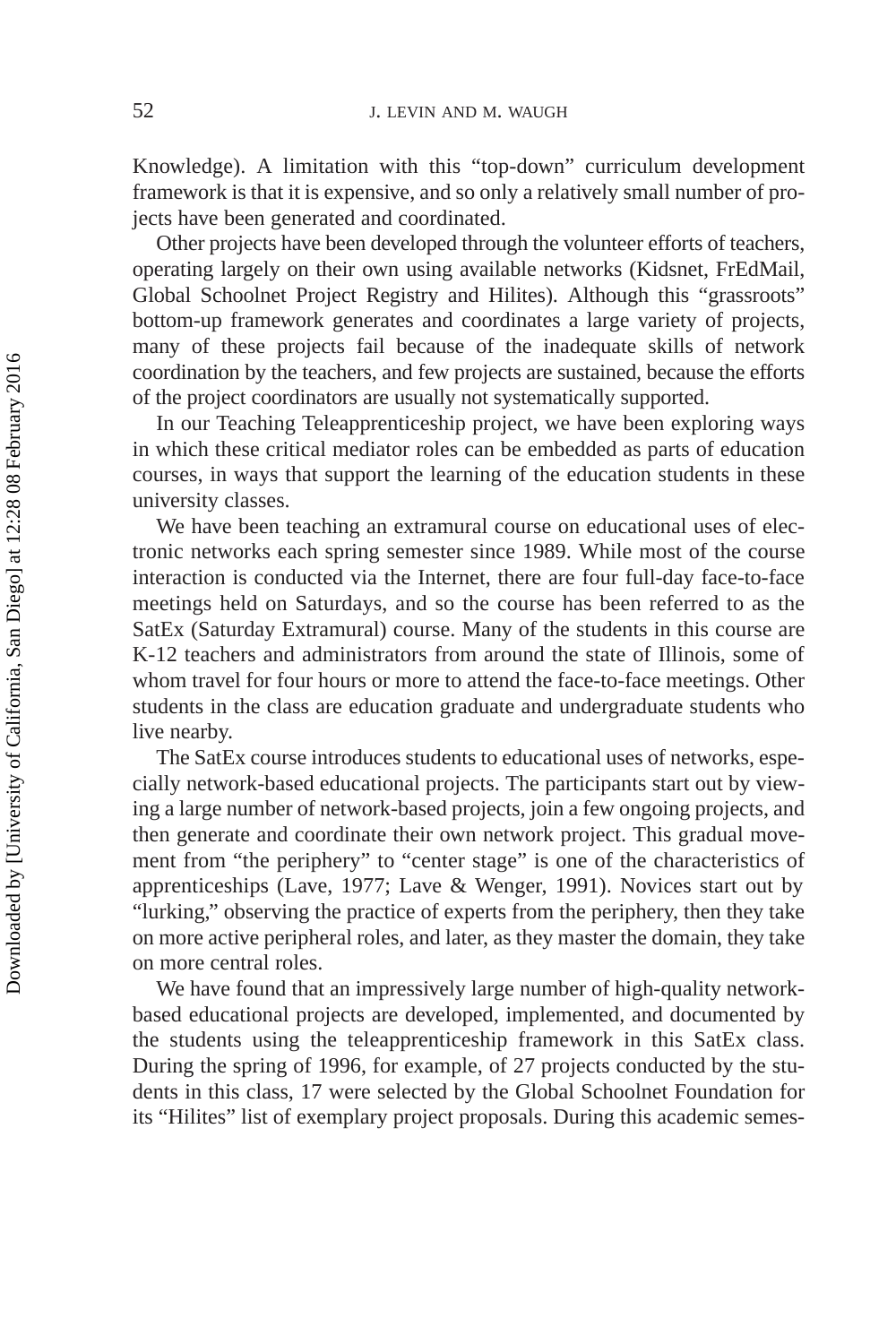ter, more than 15% of all the Hilites projects selected were from this course, even though Hilites draws upon contributions nation-wide and in some cases world-wide. Some of these projects were joined by hundreds of classrooms. Twelve of these projects can be viewed in detail at the class's website <http://www.ed.uiuc.edu/courses/satex/sp96/>.

In many cases, groups of SatEx students worked collaboratively on a project, and some of the best projects involved teams which involved a member from the on-campus group and a member from the off-campus group. The oncampus students have easy access to the Internet but often have difficulty finding a class of students to work with; the off-campus students usually have easy access to a class (in many cases, the K-12 students they currently teach) but have more difficulty accessing the Internet. This collaboration allowed the participants to build upon the strengths of their own situations, and to draw upon the strengths of the other members when they had weaknesses. Some of the on-campus graduate students helped by creating Web pages or by locating network resources for a project, while the off-campus students implemented the project in their own K-12 classrooms. These teams allowed each to learn in the areas of their own weakness, while contributing their own strengths in the process of creating and conducting innovative powerful ways of using networks for learning and teaching. These students were able to divide up the mediator roles so that they learned while doing. They learned the subject matter of the course while also mediating the learning of a wider community of students and teachers.

This SatEx model is a hybrid course, using telecommunications combined with face-to-face meetings. It is a model that can be used much more widely for inservice education. It has advantages over the more usual "workshop" model, in which teachers attend either a single or a series of face-to-face meetings, since the course provides a framework for continued goal-directed involvement by the participants in a way often lacking in workshops. The face-to-face meetings provide a community-building mechanism, a way to overcome initial technical difficulties, ongoing "deadlines" for keeping projects on track, and a forum for presenting interim and final results. The fact that these face-to-face meetings are few and are distributed across a 15-week semester more easily permits distant participants to be involved. More frequent face-to-face meetings would serve as a serious barrier to involvement by remote participants.

What lessons can we learn from these case comparisons of frameworks for project generation and coordination? The "top-down" framework produces a relatively small number of high-quality network-based projects, because it con-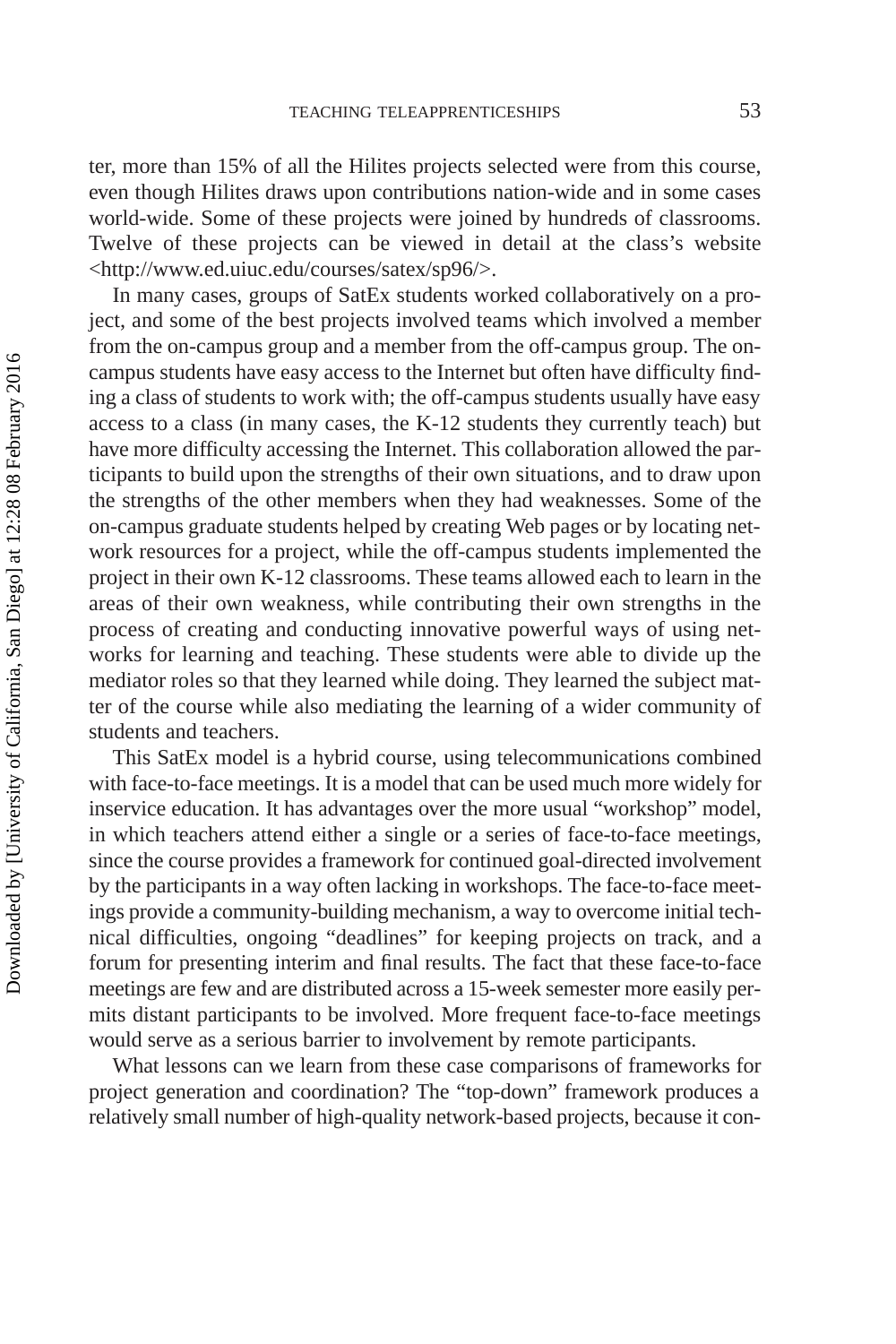|                | Institutional support | Diverse participants |  |
|----------------|-----------------------|----------------------|--|
| Top-down       |                       |                      |  |
| Bottom-up      |                       |                      |  |
| Teleapprentice |                       |                      |  |

Table 1. Properties of Different Project Generation and Coordination Frameworks.

tains strong institutional support for the activity. The "bottom-up" framework produces a large number of projects of varied quality, because of the diverse number of project coordinators. But the lack of institutional support leads to a large number of unsuccessful projects. The teleapprentice framework leads to the development of many successful projects, because of the support provided for network newcomers to acquire expertise in creating and coordinating projects in this new interactive learning environment. Within this semester-long SatEx course, the practicing teachers and education students have moved from being relative novices at conducting network-based projects, observing from the periphery, to taking the central role in organizing and mediating the participation of many geographically distributed students and teachers.

## DISCUSSION

The Teaching Teleapprenticeship project has explored a variety of new frameworks for using networks in learning and teaching. The comparisons that are presented in this paper are the following:

*Question answering and question asking* "Ask the expert" vs. "Teleapprentice question answering"

*Collaborations* "Collaborative class discussions" vs. "Collaborative teaching"

*Student publishing* "Exemplary student work publishing" vs. "Electronic editorial assistant"

*Web-weaving* "Undergraduate web-weavers" vs. "Graduate student web-weavers"

*Project generation and coordination* "Top-down" vs. "Bottom-up" vs. "Teleapprenticeship"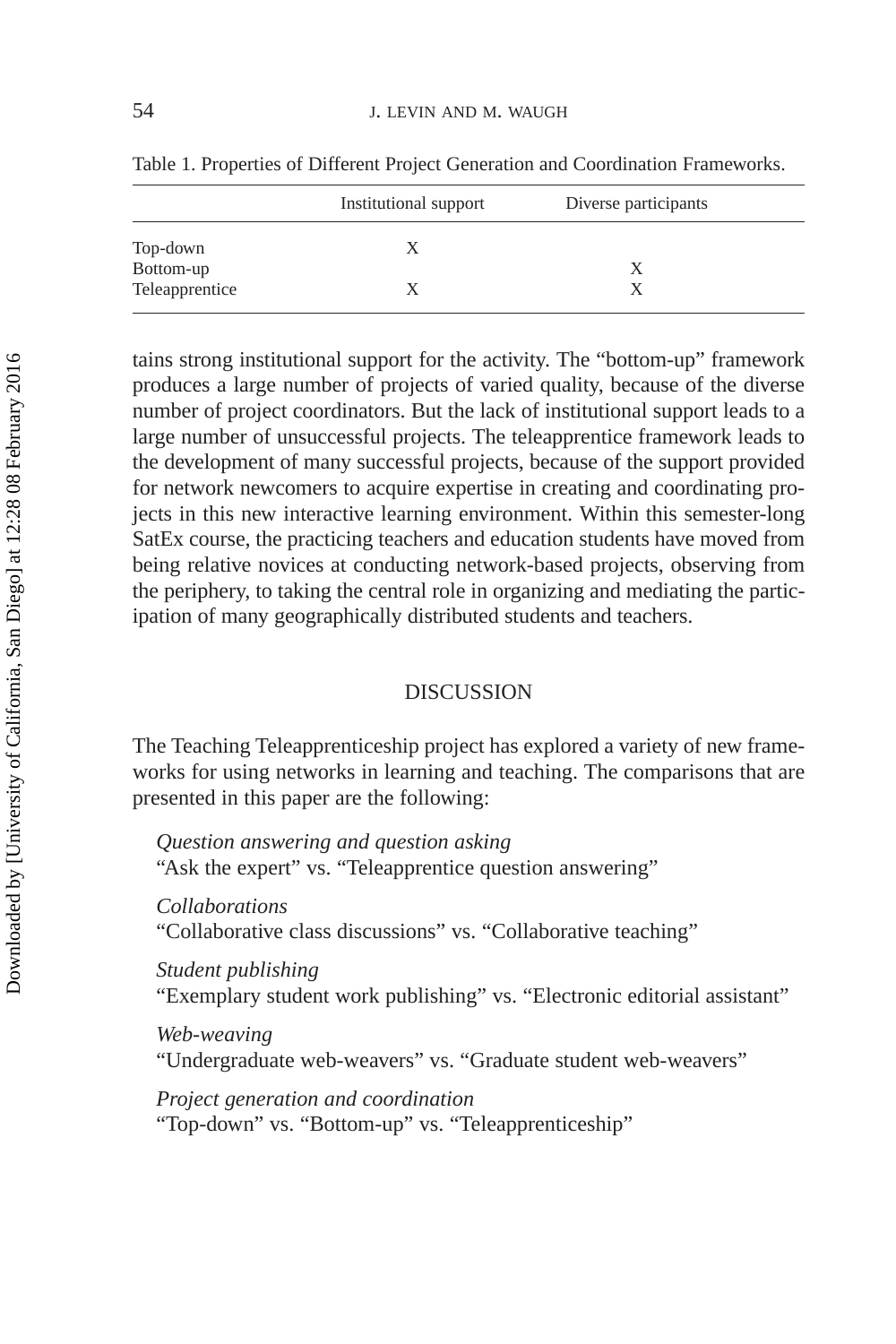Each of these case studies strengthens some general conclusions. One key element of the more successful frameworks is that they were integrated into learning activities in ways that make sense for the curricular goals of the students and instructors. Another element is that they involve students in new mediator roles, many of which contribute to the world outside of the classroom while at the same time providing a powerful context for the students' own learning. Unlike conventional schooling, in which most learner activity is an "exercise," with little meaning outside its role in fostering student learning, teleapprenticeships allow for learner activity to make valuable contributions to the rest of society, while at the same time serving its primary role in providing a powerful motivating context for learning.

Mediation has always been critically important for learning (Vygotsky, 1978). Networks make the mediation, both by learners and others, more accessible, because it is often expressed in more tangible ways (e-mail messages, Web pages). In exploring new frameworks for learning, we need to be sure that all important mediator roles are supported and are beneficial for the participants filling those roles (Waugh et al., 1994a, 1994b). Project-based and problembased learning environments have been proposed as ways to improve education (Ruopp et al., 1993). Teleapprenticeships allow these projects and problemsolving efforts to be embedded in the practice for which the learning is intended to be used.

These new teleapprenticeship frameworks for learning enable a more diverse set of learners to interact collaboratively with practitioners in scalable and sustainable ways. Because of the increased opportunity to interact both synchronously and asynchronously, the diversity of the participants can be turned into strengths instead of barriers to learning and doing.

The problem of transfer has been a challenge to teachers since teaching was invented. Knowledge and skills acquired in a classroom are too often not applied in contexts of practice. Apprenticeships reduce this problem because the learning takes place in the context of its intended practice. As more and more of adult practice uses telecommunications for its functioning, teleapprenticeships will become more useful for allowing people to learn in the context of that practice.

More and more schools use electronic networks to engage their students in network-based learning. This change allows more education students to become engaged in teaching teleapprenticeships. Teaching teleapprenticeships resemble in some ways face-to-face apprenticeships (student teaching, in the case of teacher preparation), but are quite different in other ways. In our four-year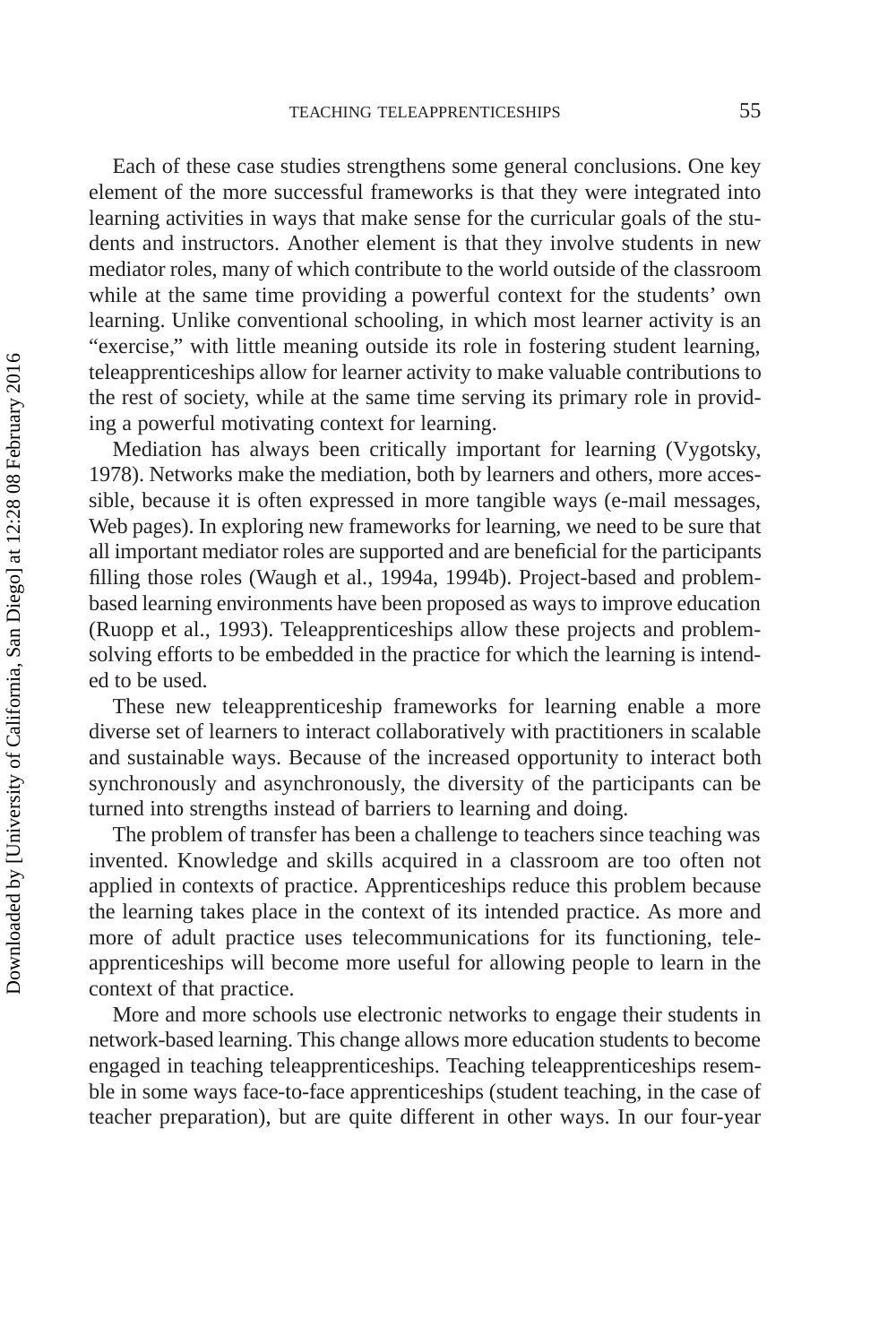research project, we have been exploring a variety of these new frameworks, some of which have worked well and others less so, to discover frameworks that serve important functions for all the participants in the interaction. We have seen ways in which network technologies allow for novice teachers to start as legitimate peripheral participants (Lave & Wenger, 1991), then gradually move toward taking on more central roles in educational interactions. Students can learn in a meaningful situated context, and, at the same time, serve important mediator roles that help other people. By embedding these teleapprenticeship frameworks in institutional contexts and providing support for new mediator roles for learners and teachers, we have demonstrated that these frameworks are both sustainable beyond special funding and scalable to many other institutions across the country and around the world.

#### SUMMARY

New media enable the development of new learning frameworks. Initially people use a new technology as a way to do the same things that they have done before. And so many attempts to use new technologies have focused on conducting learning and teaching in the same ways as before. This paper has explored new interactional frameworks for learning, called teleapprenticeships, which differ in important ways from the conventional schooling paradigm. These teleapprenticeship frameworks allow the reintegration of learning into the rest of society. Unlike "cognitive apprenticeships," which preserve the isolation of learning from the rest of society, teleapprenticeships provide ways to reintegrate learning with the contexts of practice. Unlike face-to-face apprenticeships, teleapprenticeships allow learners to be supported by multiple mediators, while serving as valued mediators themselves.

This paper has described a number of different teaching teleapprenticeships, frameworks for using technology to improve teacher education. These include frameworks for question answering and asking, collaborations, student publishing, web-weaving, and project generation and coordination. This paper has compared the implementation of similar frameworks to discover important features in determining the successful educational use of new network technologies. The integration of these frameworks into supportive institutional structures and the nature of the new mediator roles for learners and teachers are two important factors for the successful use of new distributed learning environments.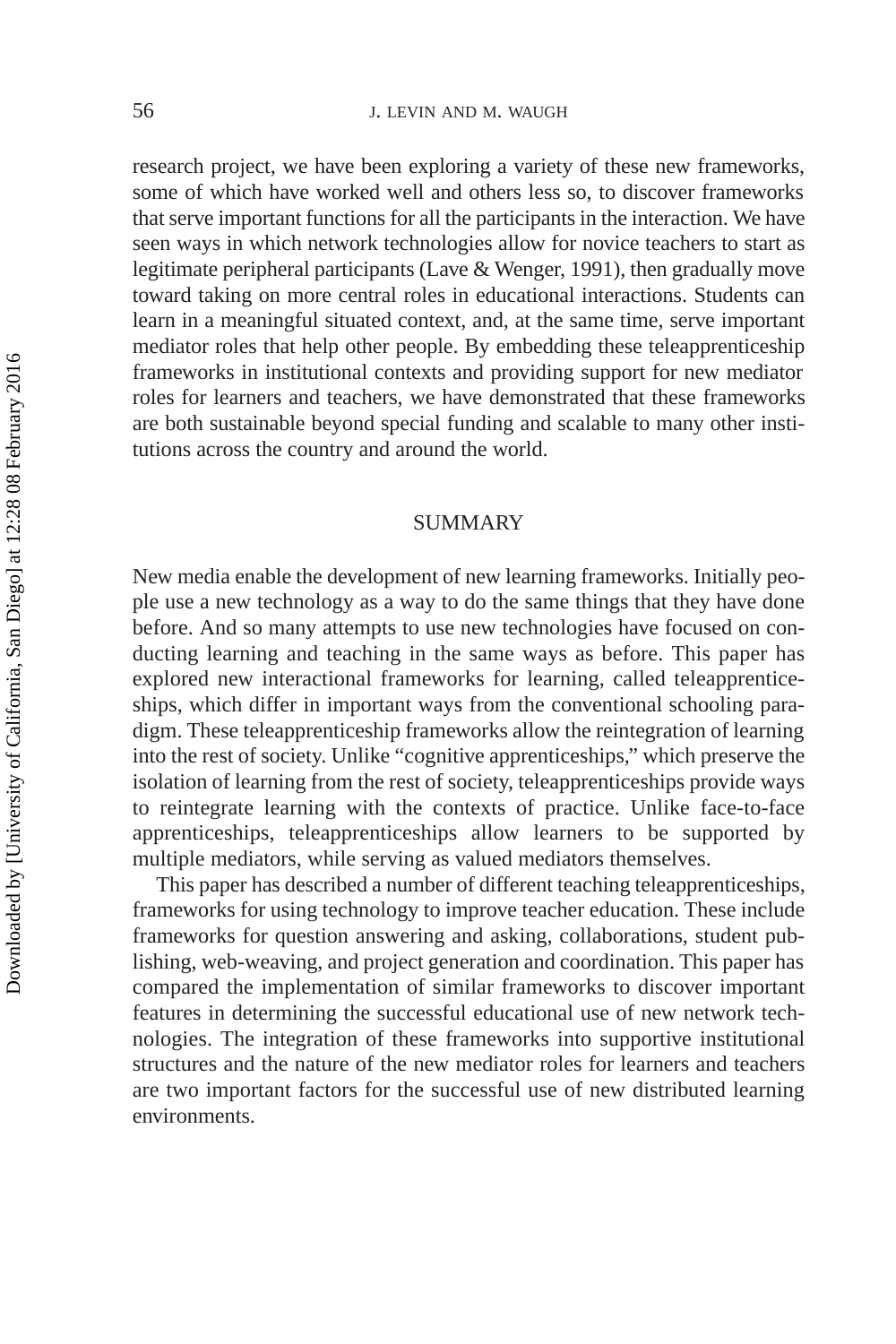#### REFERENCES

- Boehmer, R.F., Levin, J., & Levin, S. (1996). Electronic network links introductory college biology course with pre-college biology students. *The American Biology Teacher, 58,* 230–233.
- Boehmer, R.F., & Waugh, M.L. (1997). Developing a distributed learning community: Undergraduate education majors use the internet to engage in early teaching experiences in biology. *Journal of Computing in Teacher Education, 13,* 7–15.
- Brown, J.S., Collins, A., & Duguid, P. (1989). Situated cognition and the culture of learning. *Educational Researcher, 18,* 32–42.
- Cervantes, R.G. (1993). *Every message tells a story: A situated evaluation of the instructional use of computer networking.* Unpublished doctoral dissertation, University of Illinois, Urbana-Champaign.
- Cohen, M., & Riel, M. (1989). The effect of distant audiences on students' writing. *American Educational Research Journal, 26,*143–159.
- Collins, A., Brown, J.S., & Newman, S.E. (1989). Cognitive apprenticeship: Teaching the craft of reading, writing, and mathematics. In L.B. Resnick (Eds.), *Knowing, learning, and instruction: Essays in honor of Robert Glaser* (pp. 453–494). Hillsdale, NJ: Lawrence Erlbaum Associates.
- Lave, J. (1977). Tailor-made experiments and evaluating the intellectual consequences of apprenticeship training. *Quarterly Newsletter of the Laboratory of Comparative Human Cognition, 1,* 1–3.
- Lave, J., & Wenger, E. (1991). *Situated learning: Legitimate peripheral participation*. Cambridge: Cambridge University Press.
- Levin, J. (1990). *Teleapprenticeships in globally distributed electronic networks*. Paper presented at the Annual Meeting of the American Educational Research Association, Boston MA.
- Levin, J., & Cohen, M. (1985). The world as an international science laboratory: Electronic networks for science instruction and problem solving. *Journal of Computers in Mathematics and Science Teaching, 4,* 33–35.
- Levin, J., Waugh, M., Brown, D., & Clift, R. (1994). Teaching teleapprenticeships: A new organizational framework for improving teacher education using electronic networks. *Journal of Machine-Mediated Learning, 4,* 149–161.
- Levin, J., Waugh, M., Chung, H.K., & Miyake, N. (1992). Activity cycles in educational electronic networks. *Interactive Learning Environments, 2,* 3–13.
- Levin, J.A. (1992). *Electronic networks and the reshaping of teaching and learning: The evolution of teleapprenticeships and instructional teletask forces*. San Francisco: American Educational Research Association.
- Levin, J.A., Riel, M., Miyake, N., & Cohen, M. (1987). Education on the electronic frontier: Teleapprenticeships in globally distributed educational contexts. *Contemporary Educational Psychology, 12,* 254–260.
- Levin, J.A., Rogers, A., Waugh, M., & Smith, K. (1989). Observations on educational electronic networks: Appropriate activities for learning, *The Computing Teacher, 16,* 17–21.
- Levin, S.R., Levin, J.A., & Boehmer, R.F. (1994). *Teaching teleapprenticeships in a freshman biology course*. Paper presented at the Annual Meeting of the American Educational Research Association, Boston, MA.
- Means, B. (Ed.) (1994). *Technology and education reform: The reality behind the promise*. San Francisco: Jossey-Bass Publishers.